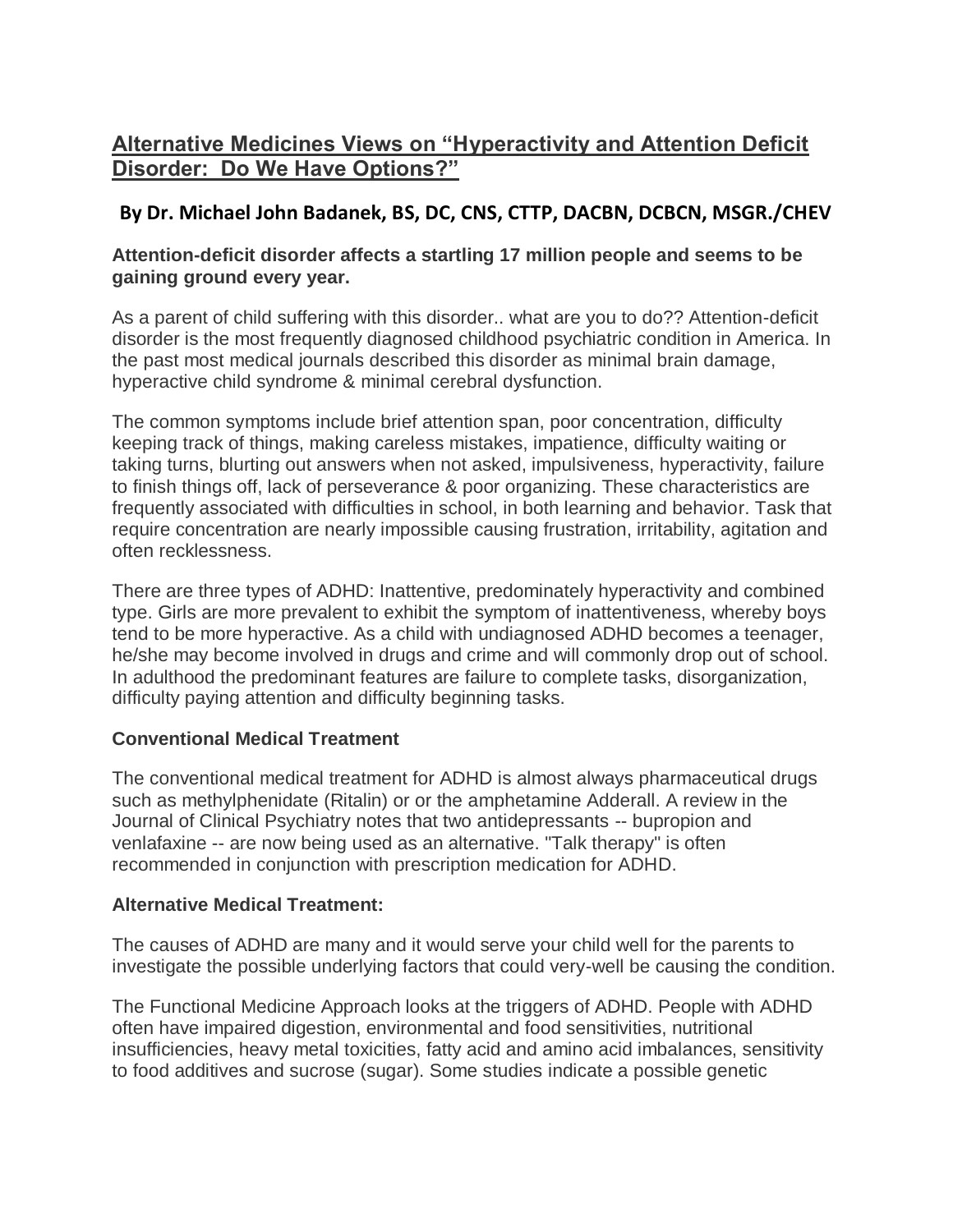predisposition. Children with ADHD usually have histories of more ear infections (otitis media) than other children with learning problems.

It is unfortunate that many people who have children suffering with ADHD are not informed of all the options. I must agree that prescription medications such as Ritalin and Adderall can make a significant impact on the symptoms of ADHD. A child who once was inattentive is now focused and doing well in school. Who can ask for anything better?!! But, are you being told everything? What are the long-term health risk for your child?

Studies done on children taking Ritalin using a PET scan revealed that although the children had a reduction in their symptoms the PET scan was highly abnormal.

Most physicians are trained to treat ADHD with amphetamine-like drugs. But nutritionally oriented physicians have known for a long time that food allergy is a primary cause. The first major scientific study to show the link between food allergy and hyperactivity appeared in a 1985 issue of Lancet, a prestigious international medical journal. Dr. J. Egger, head of a pediatric university hospital in Munich, and Dr. J Soothill, London, England, studied the effect of food on 76 hyperactive children. 79% had clear improvement in their mental activity, emotions and behavior and 28 became completely normal. To prove their findings, the researchers reintroduced the allergenic foods to the children and their hyperactive symptoms returned.

#### **The following have been linked to ADD:**

- Food sensitivities
- Heavy metal toxicity especially lead has been linked to attention deficit and learning problems. Dr. H.L. Needlemen of the University of Pittsburgh Medical School has conducted scores of studies over the last 20 years clearly establishing the link between lead levels in children and specific hyperactive and attention deficit behavior traits. Follow-up studies indicate that these effects often persist into adulthood.
- Fatty acid deficiency
- Amino acid imbalances
- Methylation dysfunction
- Intestinal dysbiosis
- Carbohydrates (Sugars)
- Vaccinations

#### **Dr. Badanek's Comment:**

I would have to say that I have not met a parent who did not want the best for their child. The parent who is struggling with what to do to help their child, faces a major dilemma. Should you medicate your child or take the road less traveled and identify the underlying cause of your child's problem. Realize you have two sides of this sensitive issue. On one hand you have your family physician who insist that pharmaceutical drugs is the only way to go and offers no real alternative. And on the other hand, the